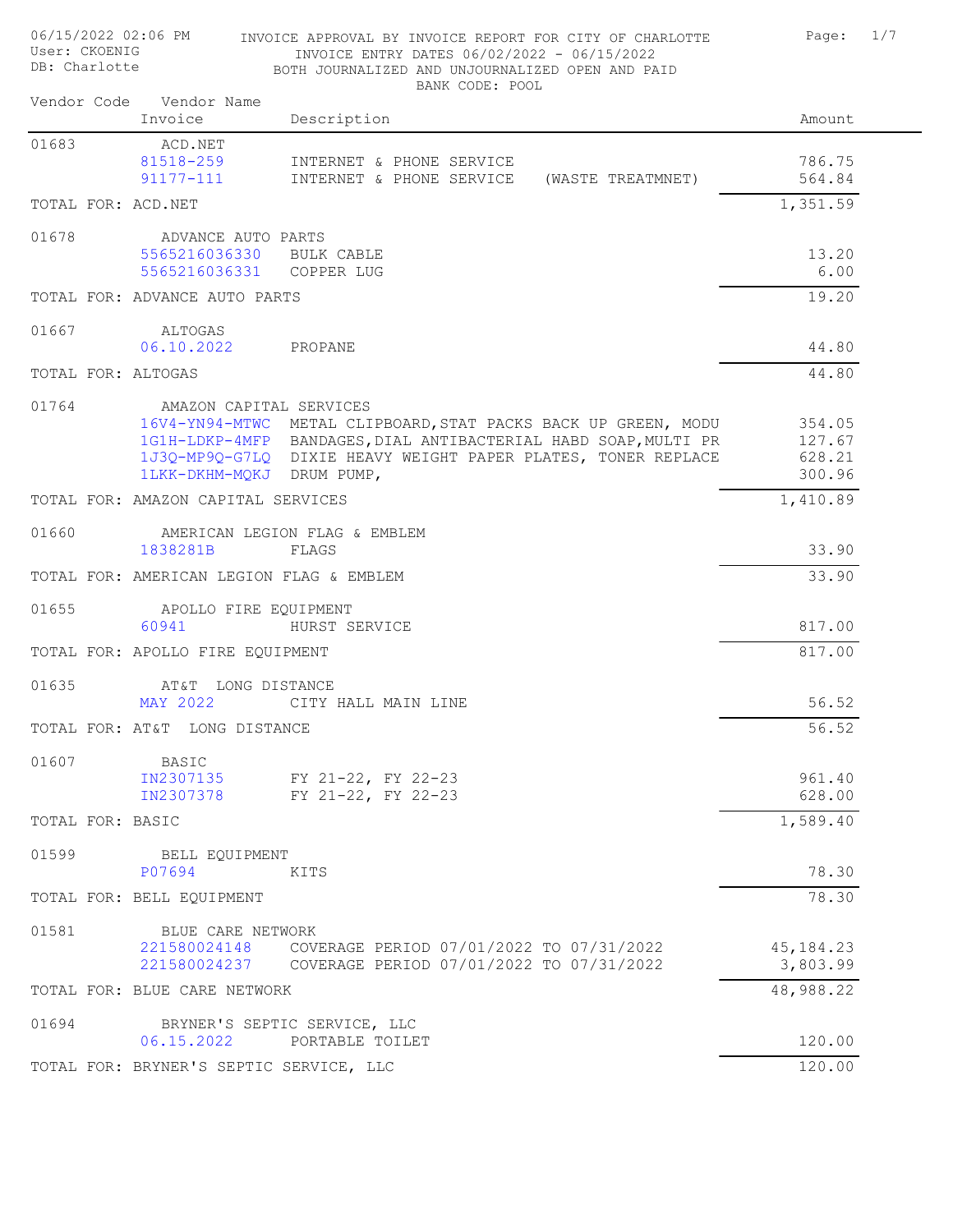DB: Charlotte BOTH JOURNALIZED AND UNJOURNALIZED OPEN AND PAID BANK CODE: POOL Invoice Description **Description** Vendor Code Vendor Name 01555 BYRUM ACE HARDWARE 195878 FASTENERS 7.16 196212 SPRAY NOZZLE ASSORTMENT 196212 35.99<br>196273 UTILITY GLOVES UTILITY GLOVES 197157 COPPER PIPE 26.99 197175 FASTENERS 0.55 197681 HOT WATER NOZZLE, ACE LWN WD KILL 38.97 198213 ROUNDUP 6.99 19920 TRASH CAN 53.98 43256 CORUGATE DRANGE TUBING 187.56 TOTAL FOR: BYRUM ACE HARDWARE 386.17 01734 C. STODDARD & SONS, INC. 272447 USED ANTIFREEZE GALLONS, REMOVE ANTIFREEZE FROM BBLS 150.00 TOTAL FOR: C. STODDARD & SONS, INC. 150.00 00849 CAPITAL ASPHALT<br>4295 LV  $LVSP$  1,811.17 TOTAL FOR: CAPITAL ASPHALT 1,811.17 01541 CAPITAL CAR WASH 946730 WASH TOKENS 210.00 TOTAL FOR: CAPITAL CAR WASH 210.00 01954 CAPITAL CITY JANITORIAL LLC 503 CONTRACTUAL CLEANING MONTH OF:MAY 710.00 TOTAL FOR: CAPITAL CITY JANITORIAL LLC 710.00 MISC CHANDA HALL 06.13.2022 REINBURSE CAMP FRANCES FOR JULY 23 70.00 TOTAL FOR: CHANDA HALL 70.00 01522 CHARLOTTE AIR SERVICES LLC 06.06.2022 MAY 2022 FUEL FLOWAGE 133.71<br>JUNE 6,2022 JUNE 2022 HANGAR MANAGEMENT SERVICES 360.00 JUNE 2022 HANGAR MANAGEMENT SERVICES TOTAL FOR: CHARLOTTE AIR SERVICES LLC 493.71 01515 CHARLOTTE ELECTRIC MOTORS 200199 BLOWER MOTORS & PULLEY 526.01 TOTAL FOR: CHARLOTTE ELECTRIC MOTORS 526.01 01512 CHARLOTTE LITHOGRAPH 129471 C.F D. MEDICAL REPORTS 230.00 TOTAL FOR: CHARLOTTE LITHOGRAPH 230.00 01086 CHRIS MILLER 975213 BOOTS 148.39 TOTAL FOR: CHRIS MILLER 148.39 01457 CHROUCH COMMUNICATIONS 11915000 INSTALLATION OF MOBILE POWER CABLE 10 FT 12 AW 392.60 TOTAL FOR: CHROUCH COMMUNICATIONS 392.60

06/15/2022 02:06 PM INVOICE APPROVAL BY INVOICE REPORT FOR CITY OF CHARLOTTE Page: 2/7

INVOICE ENTRY DATES 06/02/2022 - 06/15/2022

User: CKOENIG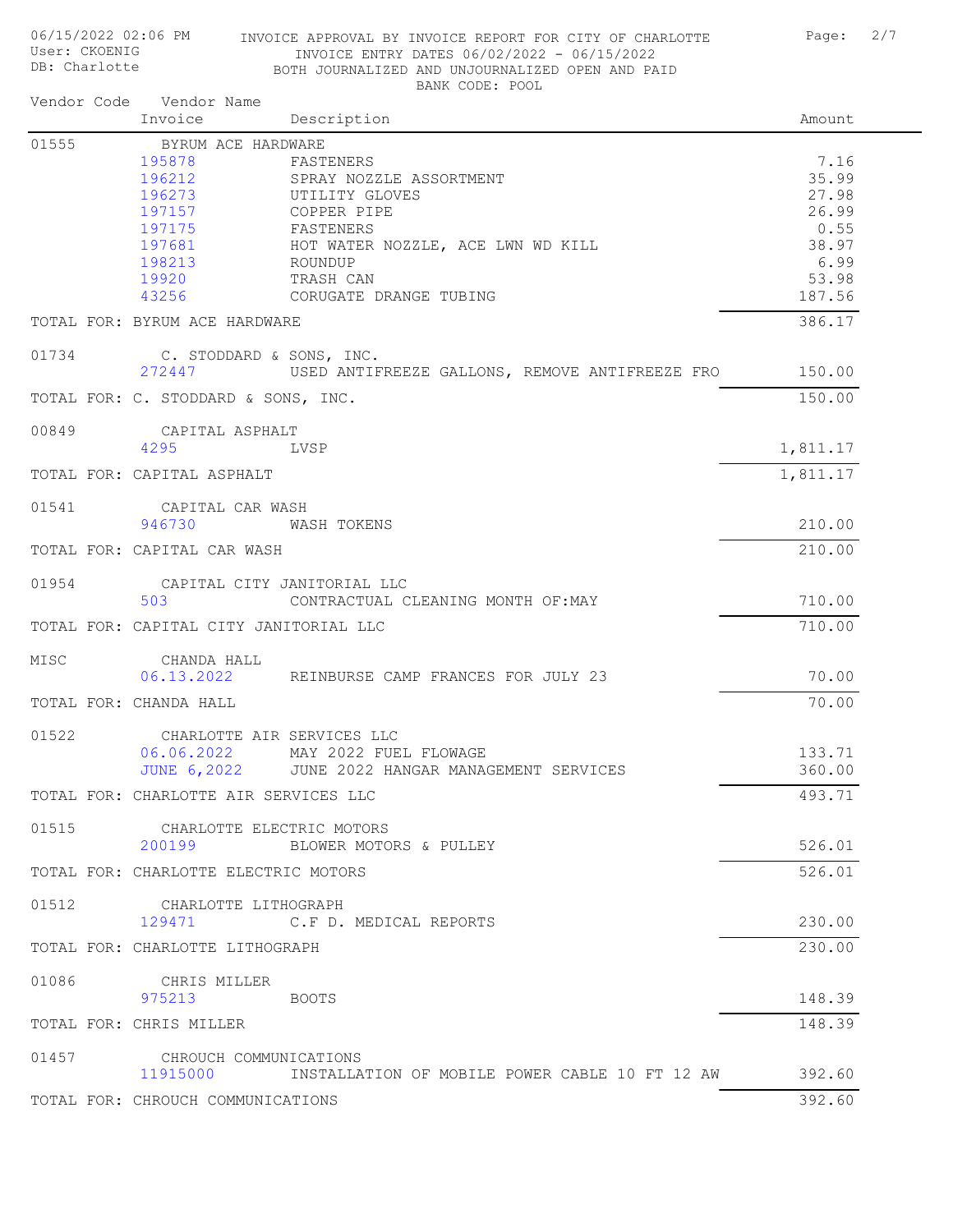| User: CKOENIG<br>DB: Charlotte |                                                                       | INVOICE ENTRY DATES 06/02/2022 - 06/15/2022<br>BOTH JOURNALIZED AND UNJOURNALIZED OPEN AND PAID<br>BANK CODE: POOL |                                |
|--------------------------------|-----------------------------------------------------------------------|--------------------------------------------------------------------------------------------------------------------|--------------------------------|
|                                | Vendor Code Vendor Name<br>Invoice                                    | Description                                                                                                        | Amount                         |
| 01489                          | CMP DISTRIBUTORS INC                                                  |                                                                                                                    |                                |
|                                | 71038<br>71063                                                        | HIGH SPEED GEAR 16PT00BK POLY PISTOL TACO U-MO<br>STREAMLIGHT 78101 STINGER 2020 120V AC/12DCV C                   | 100.00<br>2,320.00             |
|                                | TOTAL FOR: CMP DISTRIBUTORS INC                                       |                                                                                                                    | 2,420.00                       |
| 01486                          | CONSULTANTS ON CALL, LLC<br>$2022 - 23018$                            | MANAGED SERVICE FEES                                                                                               | 2,175.00                       |
|                                | TOTAL FOR: CONSULTANTS ON CALL, LLC                                   |                                                                                                                    | 2,175.00                       |
| 00932                          | ERIC ROGERS LLC<br>28507<br>28602<br>28649                            | WEEKLY LAWN MOWING<br>WEED TREATMENT ON INFIELD @ COMMUNITY REC FIEL<br>WEEKLY LAWN MOWING                         | 1,571.00<br>150.00<br>1,466.00 |
|                                | TOTAL FOR: ERIC ROGERS LLC                                            |                                                                                                                    | 3,187.00                       |
| 01365                          | ETNA SUPPLY<br>S104566726.0001 METER TEST<br>S104578048.001 SOFT COIL |                                                                                                                    | 318.74<br>2,334.00             |
|                                | TOTAL FOR: ETNA SUPPLY                                                |                                                                                                                    | 2,652.74                       |
| 01358                          | FAMILY FARM & HOME<br>001333/C                                        | HITCH PIN                                                                                                          | 10.99                          |
|                                | TOTAL FOR: FAMILY FARM & HOME                                         |                                                                                                                    | 10.99                          |
| 01113                          | FERGUSON WATER WORKS FKA<br>$0147327 - 3$                             | PARTS                                                                                                              | 1,459.00                       |
|                                | TOTAL FOR: FERGUSON WATER WORKS FKA                                   |                                                                                                                    | 1,459.00                       |
| 01322                          | GALE BRIGGS, INC.                                                     |                                                                                                                    |                                |
|                                | 80724                                                                 | SACKS OF CONCRETE, LIMESTONE IN CONCRETE                                                                           | 186.00                         |
|                                | 80754                                                                 | CONCRETE, LIMESTONE IN CONRETE                                                                                     | 542.50                         |
|                                | 80763                                                                 | CONCRETE, LIMESTONE IN CONCRETE                                                                                    | 724.25                         |
|                                | TOTAL FOR: GALE BRIGGS, INC.                                          |                                                                                                                    | 1,452.75                       |
|                                | 01320 GARAGE DOORS UNLIMITED INC<br>22-04415                          | SERVICE CALL & SERVICED DOOR                                                                                       | 587.20                         |
|                                | TOTAL FOR: GARAGE DOORS UNLIMITED INC                                 |                                                                                                                    | 587.20                         |
| 01319                          | 0950                                                                  | GARDENSCAPES LAWN & LANDSCAPE<br>REFRESH MULCH, MOOW & TRIM, MEMORIAL PARK MAY 2                                   | 730.00                         |
|                                | TOTAL FOR: GARDENSCAPES LAWN & LANDSCAPE                              |                                                                                                                    | 730.00                         |
| 01313                          | GOLDEN RULE CREATIONS                                                 | 095451 CHARLOTTE POLICE SHOULDER EMBLEMS                                                                           | 660.36                         |
|                                | TOTAL FOR: GOLDEN RULE CREATIONS                                      |                                                                                                                    | 660.36                         |
| 01979                          | GREAT LAKES STRUCTURES LLC                                            |                                                                                                                    |                                |
|                                |                                                                       | 31-00732 10 X 16 STRUCTURE                                                                                         | 393.20                         |
|                                | TOTAL FOR: GREAT LAKES STRUCTURES LLC                                 |                                                                                                                    | 393.20                         |
| 01297                          |                                                                       | H2O COMPLIANCE SERVICES INC<br>00008095 CROSS CONNCETION CONTROL PROGRAM                                           | 1,217.70                       |
|                                | TOTAL FOR: H2O COMPLIANCE SERVICES INC                                |                                                                                                                    | 1,217.70                       |
|                                |                                                                       |                                                                                                                    |                                |

06/15/2022 02:06 PM INVOICE APPROVAL BY INVOICE REPORT FOR CITY OF CHARLOTTE Page: 3/7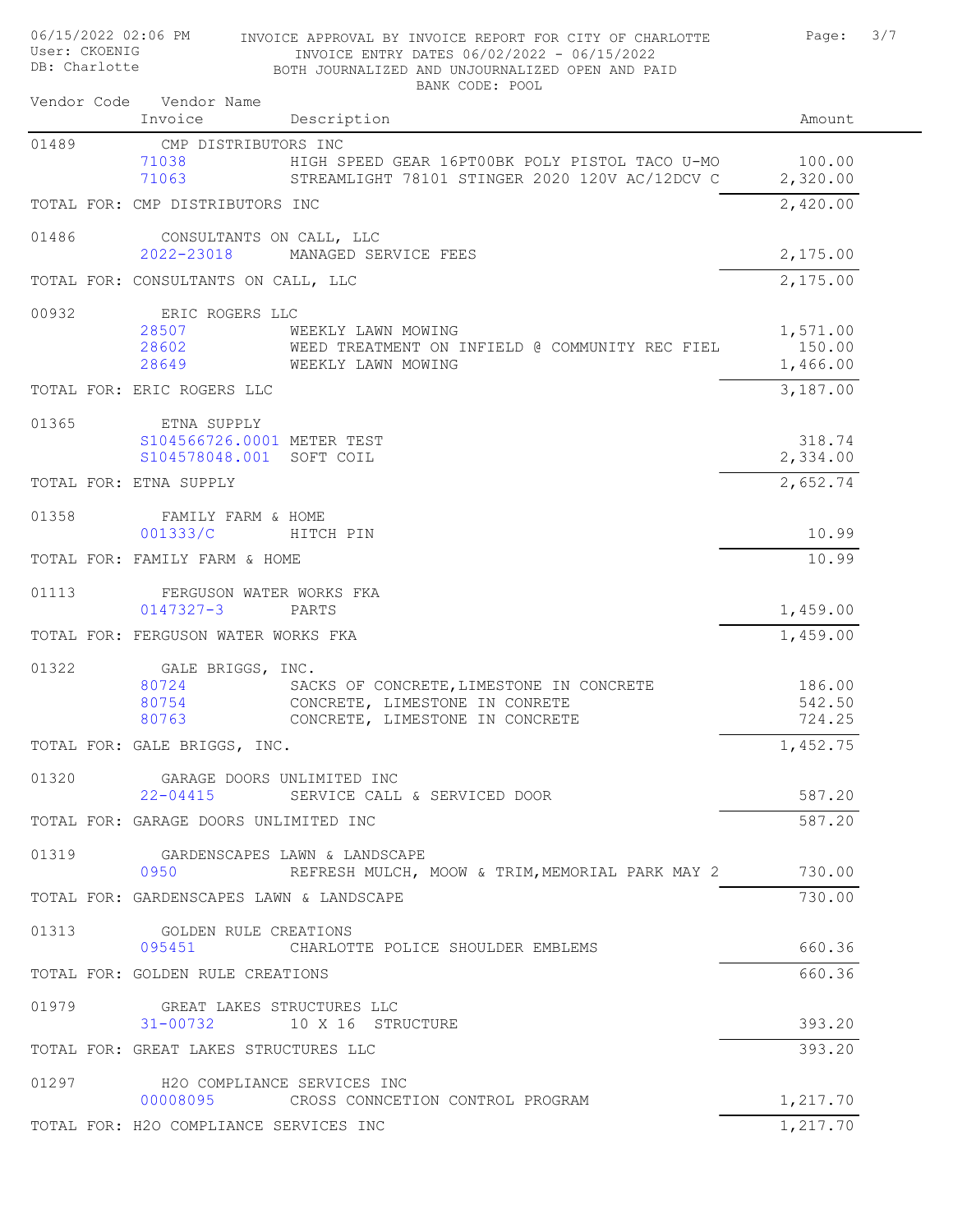| User: CKOENIG<br>DB: Charlotte |  |                                                                                                                | INVOICE ENTRY DATES 06/02/2022 - 06/15/2022<br>BOTH JOURNALIZED AND UNJOURNALIZED OPEN AND PAID<br>BANK CODE: POOL                      |                                                                      |  |
|--------------------------------|--|----------------------------------------------------------------------------------------------------------------|-----------------------------------------------------------------------------------------------------------------------------------------|----------------------------------------------------------------------|--|
|                                |  | Vendor Code Vendor Name<br>Invoice                                                                             | Description                                                                                                                             | Amount                                                               |  |
| 01287                          |  | HAMMOND FARMS SOUTH<br>$1 - 303988$                                                                            | GRINDING 2022                                                                                                                           | 18,198.00                                                            |  |
|                                |  | TOTAL FOR: HAMMOND FARMS SOUTH                                                                                 |                                                                                                                                         | 18,198.00                                                            |  |
| 01438                          |  | HASSEL FREE FUELS                                                                                              |                                                                                                                                         |                                                                      |  |
|                                |  | CFSI-7241<br>$CFSI-7302$                                                                                       | FUEL- DPW/WWTP<br>FUEL/FIRE                                                                                                             | 1,294.94<br>717.18                                                   |  |
|                                |  | TOTAL FOR: HASSEL FREE FUELS                                                                                   |                                                                                                                                         | 2,012.12                                                             |  |
| 01440                          |  | HUTSON, INC<br>9527303                                                                                         | HSA 66 BATTERY HEDGE TRIMMER                                                                                                            | 229.99                                                               |  |
|                                |  | TOTAL FOR: HUTSON, INC                                                                                         |                                                                                                                                         | 229.99                                                               |  |
| 01928                          |  | INDIAN CREEK ACRES INC.<br>3339                                                                                | 12R22.5 16 PLY GOODYEAR G182 RSD O/S                                                                                                    | 2,481.84                                                             |  |
|                                |  | TOTAL FOR: INDIAN CREEK ACRES INC.                                                                             |                                                                                                                                         | 2,481.84                                                             |  |
| 01250                          |  | INSTY PRINTS<br>92291                                                                                          | BUISNESS CARDS                                                                                                                          | 56.00                                                                |  |
|                                |  | TOTAL FOR: INSTY PRINTS                                                                                        |                                                                                                                                         | 56.00                                                                |  |
| 01247                          |  | INTERNATIONAL MINUTE PRESS<br>29372<br>29373<br>29378<br>29402                                                 | ABSENTEE BALLOT MAILING<br>SHUT OFF NOTICES<br>UTILITY BILLS FOR JUNE<br>SPECIAL ASSESSMENT DISTRICT                                    | 1,693.56<br>324.71<br>1,204.28<br>2,607.69                           |  |
|                                |  | TOTAL FOR: INTERNATIONAL MINUTE PRESS                                                                          |                                                                                                                                         | 5,830.24                                                             |  |
| 00838                          |  | IRON HORSE EXCAVATION LLC.<br>$22 - 559$<br>$22 - 560$<br>$22 - 561$<br>$22 - 562$<br>$22 - 563$<br>$22 - 564$ | 425 COCHRAN<br>AMITY/FORREST ST HYDRANT<br>LINCOLN & HENRY HYDRANT<br>407 WARREN ST REPAIR<br>714 CHERRY ST<br>310 E SHEPHERD ST REPAIR | 4,303.82<br>4,431.61<br>4,453.58<br>3,368.59<br>3,195.00<br>3,895.09 |  |
|                                |  | TOTAL FOR: IRON HORSE EXCAVATION LLC.                                                                          |                                                                                                                                         | 23,647.69                                                            |  |
| 01980                          |  | JEFF WETZEL<br>960594                                                                                          | GUTTER AND DOWNS, CHARLOTTE TRAINING FACILITY                                                                                           | 600.00                                                               |  |
|                                |  | TOTAL FOR: JEFF WETZEL                                                                                         |                                                                                                                                         | 600.00                                                               |  |
| 01215                          |  | KANE'S HEATING INC.<br>1955-6113                                                                               | AIR FILTERS                                                                                                                             | 76.32                                                                |  |
|                                |  | TOTAL FOR: KANE'S HEATING INC.                                                                                 |                                                                                                                                         | 76.32                                                                |  |
| 01209                          |  | KENDALL ELECTRIC INC.                                                                                          | S111676305.001 AS300 HOF 3-IN COND O/T SEAL                                                                                             | 43.75                                                                |  |
|                                |  | TOTAL FOR: KENDALL ELECTRIC INC.                                                                               |                                                                                                                                         | 43.75                                                                |  |
| 01976                          |  | KENT COMMUNICATIONS<br>PA-165294                                                                               | SAD HEARING NOTICE POSTAGE<br>PA-165294-2 POSTAGE FOR BALANCE OF SPECIAL ASSESSMENT LETT                                                | 1,478.22<br>8.95                                                     |  |
|                                |  | TOTAL FOR: KENT COMMUNICATIONS                                                                                 |                                                                                                                                         | 1,487.17                                                             |  |

06/15/2022 02:06 PM INVOICE APPROVAL BY INVOICE REPORT FOR CITY OF CHARLOTTE Page: 4/7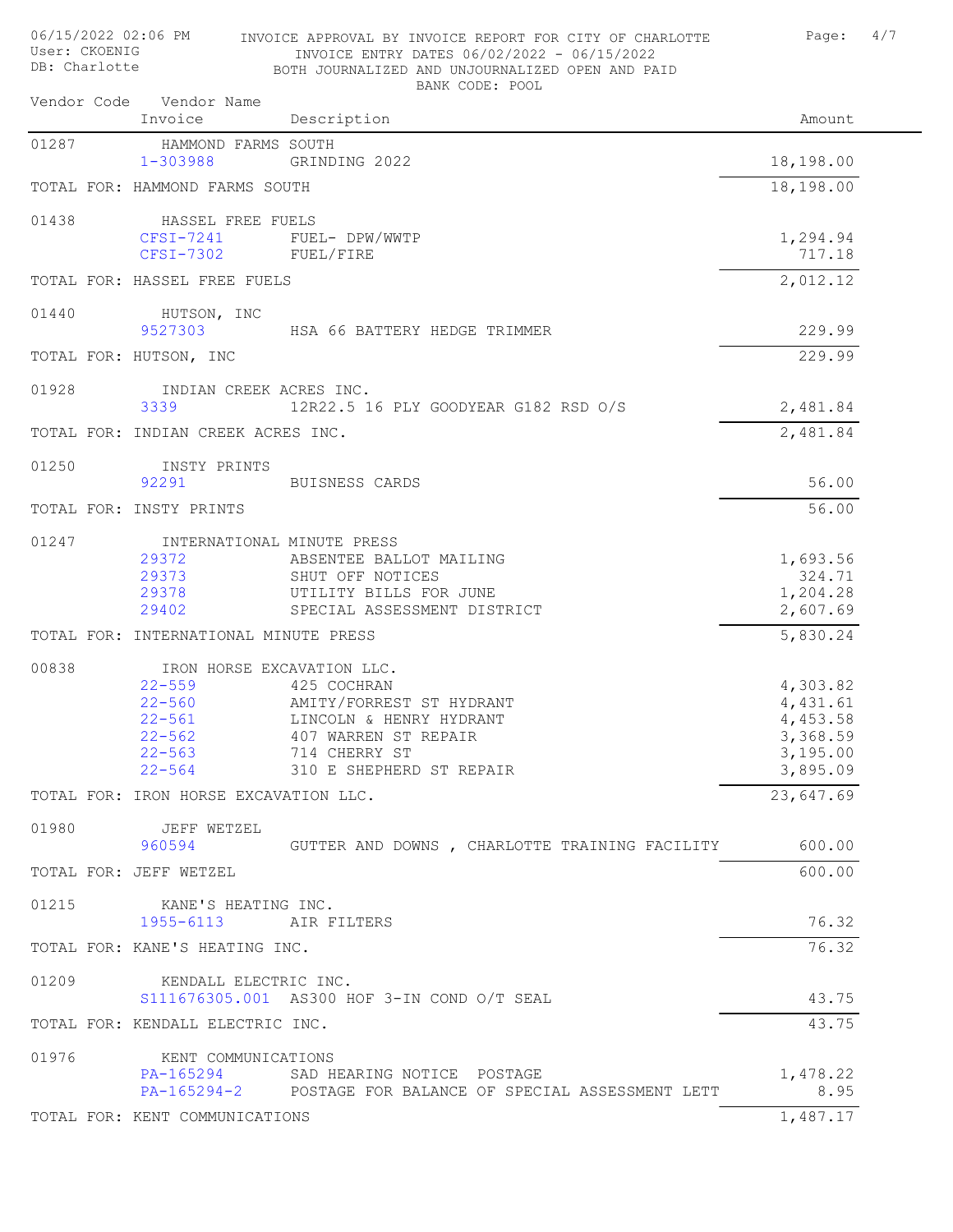| 06/15/2022 02:06 PM<br>INVOICE APPROVAL BY INVOICE REPORT FOR CITY OF CHARLOTTE<br>User: CKOENIG<br>INVOICE ENTRY DATES 06/02/2022 - 06/15/2022<br>DB: Charlotte<br>BOTH JOURNALIZED AND UNJOURNALIZED OPEN AND PAID<br>BANK CODE: POOL |                             | 5/7<br>Page: |
|-----------------------------------------------------------------------------------------------------------------------------------------------------------------------------------------------------------------------------------------|-----------------------------|--------------|
| Vendor Code Vendor Name<br>Invoice<br>Description                                                                                                                                                                                       | Amount                      |              |
| 01182<br>LANSING UNIFORM CO.<br>$93427 - A$<br>BLOUSE COAT FLYING CROSS, PANT DRESS FLYING CR                                                                                                                                           | 309.90                      |              |
| TOTAL FOR: LANSING UNIFORM CO.                                                                                                                                                                                                          | 309.90                      |              |
| 01173<br>LEA'S AUTO BODY<br>4150<br>REPAIR TO 99 FORD<br>2020 CHEVROLET TAHOE OIL CHANGE<br>5543<br>5581 REPAIR ON 2019 CHEVY TAHOE                                                                                                     | 1,623.87<br>67.65<br>338.48 |              |
| TOTAL FOR: LEA'S AUTO BODY                                                                                                                                                                                                              | 2,030.00                    |              |
| 01684<br>LEXISNEXIS RISK SOLUTIONS<br>1275544-20220531MAY 2022 MINIMUM COMMITTMENT                                                                                                                                                      | 150.00                      |              |
| TOTAL FOR: LEXISNEXIS RISK SOLUTIONS                                                                                                                                                                                                    | 150.00                      |              |
| 01156<br>LYNN PEAVEY COMPANY<br>390568<br>TOOL SK TWEEZERS DK BLU                                                                                                                                                                       | 28.14                       |              |
| TOTAL FOR: LYNN PEAVEY COMPANY                                                                                                                                                                                                          | 28.14                       |              |
| 01972<br>MARK JORDAN<br>06.09.2022<br>MILEAGE REINBURSEMENT FOR MAY                                                                                                                                                                     | 155.80                      |              |
| TOTAL FOR: MARK JORDAN                                                                                                                                                                                                                  | 155.80                      |              |
| 01978<br>MAUER'S CARPET CLEANERS II, INC<br>922123<br>JAMES FALK RETIREMENT SLEEVEWITH PATCHES                                                                                                                                          | 50.00                       |              |
| TOTAL FOR: MAUER'S CARPET CLEANERS II, INC                                                                                                                                                                                              | 50.00                       |              |
| 01137<br>MCGINTY, HITCH, ET AL., P.C.<br>06.01.2022 ATTORNEY FEES MAY, 2022                                                                                                                                                             | 7,985.30                    |              |
| TOTAL FOR: MCGINTY, HITCH, ET AL., P.C.                                                                                                                                                                                                 | 7,985.30                    |              |
| 01082<br>MICHIGAN NETWORK CONSULTANTS<br>2022-23021<br>IT SERVICES                                                                                                                                                                      | 3,150.00                    |              |
| TOTAL FOR: MICHIGAN NETWORK CONSULTANTS                                                                                                                                                                                                 | 3,150.00                    |              |
| 01078<br>MICHIGAN STATE POLICE<br>551-601834<br>GATEWAY TO GATEWAY VPN CONNECTION 04/01/2022 T                                                                                                                                          | 387.00                      |              |
| TOTAL FOR: MICHIGAN STATE POLICE                                                                                                                                                                                                        | 387.00                      |              |
| 01075<br>MML<br>6393206<br>WORKERS COMPENSATION                                                                                                                                                                                         | 31,741.00                   |              |
| TOTAL FOR: MML                                                                                                                                                                                                                          | 31,741.00                   |              |
| 01412<br>MUNICIPAL EMERGENCY SERVICES<br>IN1714810<br>ENERGIZER AA BATTERIES                                                                                                                                                            | 5.68                        |              |
| TOTAL FOR: MUNICIPAL EMERGENCY SERVICES                                                                                                                                                                                                 | 5.68                        |              |
| 01007<br>O'REILLY AUTOMOTIVE INC<br>1751240<br>FIRST CALL                                                                                                                                                                               | 22.98                       |              |
| TOTAL FOR: O'REILLY AUTOMOTIVE INC                                                                                                                                                                                                      | 22.98                       |              |
| 00972<br>PRO-TECH SECURITY SALES<br>PLATE FOR VESTS<br>INV606                                                                                                                                                                           | 4,769.00                    |              |
| TOTAL FOR: PRO-TECH SECURITY SALES                                                                                                                                                                                                      | 4,769.00                    |              |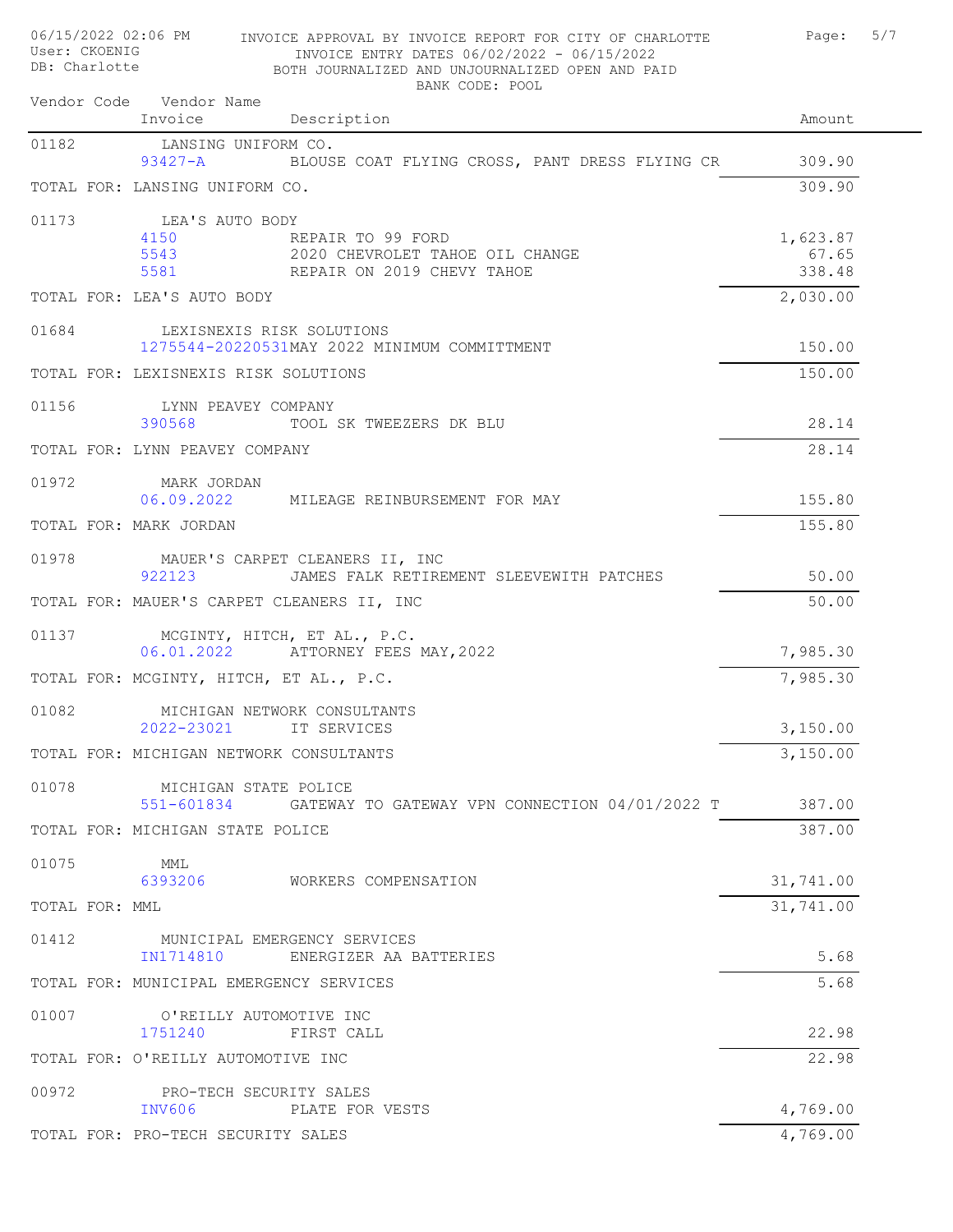| 06/15/2022 02:06 PM<br>User: CKOENIG<br>DB: Charlotte  | INVOICE APPROVAL BY INVOICE REPORT FOR CITY OF CHARLOTTE<br>INVOICE ENTRY DATES 06/02/2022 - 06/15/2022<br>BOTH JOURNALIZED AND UNJOURNALIZED OPEN AND PAID<br>BANK CODE: POOL | Page:                                  | 6/7 |
|--------------------------------------------------------|--------------------------------------------------------------------------------------------------------------------------------------------------------------------------------|----------------------------------------|-----|
| Vendor Code Vendor Name<br>Invoice                     | Description                                                                                                                                                                    | Amount                                 |     |
| 01945<br>RICHARDS APPLIANCES<br>175404                 | FAN MOTOR BLADE                                                                                                                                                                | 9.49                                   |     |
| TOTAL FOR: RICHARDS APPLIANCES                         |                                                                                                                                                                                | 9.49                                   |     |
| 00926<br>0103458                                       | ROWE PROFESSIONAL SERVICES CO<br>HALL STREET RECONSTRUCTION                                                                                                                    | 7,218.75                               |     |
| TOTAL FOR: ROWE PROFESSIONAL SERVICES CO               |                                                                                                                                                                                | 7,218.75                               |     |
| 01889<br>SPENCER DRAKE<br>15837                        | PUMP TEST, SERVICE PUMP GEAR CASE<br>15839 PUMP FLOW TEST, SERVICE PUMP GEAR CASE                                                                                              | 525.04<br>306.62                       |     |
| TOTAL FOR: SPENCER DRAKE                               |                                                                                                                                                                                | 831.66                                 |     |
| 00865<br>15831<br>15833<br>15845 300                   | SPENCER MANUFACTURING INC<br>TRUCK 313 PUMP TEST<br>TRUCK 6 PUMP TEST<br>15836 PUMP TEST, REPAIR LABOR<br>TRUCK 5 PUMP TEST                                                    | 506.28<br>506.28<br>433.00<br>1,546.28 |     |
| TOTAL FOR: SPENCER MANUFACTURING INC                   |                                                                                                                                                                                | 2,991.84                               |     |
| 00892<br>STERICYCLE, INC.<br>9999999999                | SHRED IT                                                                                                                                                                       | 694.66                                 |     |
| TOTAL FOR: STERICYCLE, INC.                            |                                                                                                                                                                                | 694.66                                 |     |
| 01977<br>STREET COP TRAINING                           | 95835-1052-1-652ADMISSION ( JONATHAN FULLERTON)                                                                                                                                | 225.00                                 |     |
| TOTAL FOR: STREET COP TRAINING                         |                                                                                                                                                                                | 225.00                                 |     |
| 01947<br>STRYKER SALES, LLC<br>3773459M                | LUCAS BATTERY CHARGER                                                                                                                                                          | 990.75                                 |     |
| TOTAL FOR: STRYKER SALES, LLC                          |                                                                                                                                                                                | 990.75                                 |     |
| 00848 SUPERFLEET MASTERCARD PROG.                      | FB749-06.01.2022SUPERFLEEET CARD                                                                                                                                               | 1,409.94                               |     |
| TOTAL FOR: SUPERFLEET MASTERCARD PROG.                 |                                                                                                                                                                                | 1,409.94                               |     |
| 01536<br>THE PARTS PLACE<br>231584<br>232202<br>232232 | FHP POWERATED BELT<br>AIR FILTER<br>LIQUID GASKET MAKER                                                                                                                        | 19.09<br>69.99<br>23.09                |     |
| TOTAL FOR: THE PARTS PLACE                             |                                                                                                                                                                                | 112.17                                 |     |
| 00872<br>THE SHYFT GROUP, INC                          | IN04037084 FILTER CRANK CASE<br>IN04037287 HEATER -12V SINGLE FAN                                                                                                              | 121.15<br>305.00                       |     |
| TOTAL FOR: THE SHYFT GROUP, INC                        |                                                                                                                                                                                | 426.15                                 |     |
| 01466<br>TODD COTTER                                   | MAY 2022 MAY 2022 AIRPORT MANAGEMENT                                                                                                                                           | 833.33                                 |     |
| TOTAL FOR: TODD COTTER                                 |                                                                                                                                                                                | 833.33                                 |     |
| 01750 TOTAL ENERGY SYSTEMS, LLC<br>INV81860            | SERVICE CALL TO WWTP                                                                                                                                                           | 1,172.20                               |     |
| TOTAL FOR: TOTAL ENERGY SYSTEMS, LLC                   |                                                                                                                                                                                | 1,172.20                               |     |